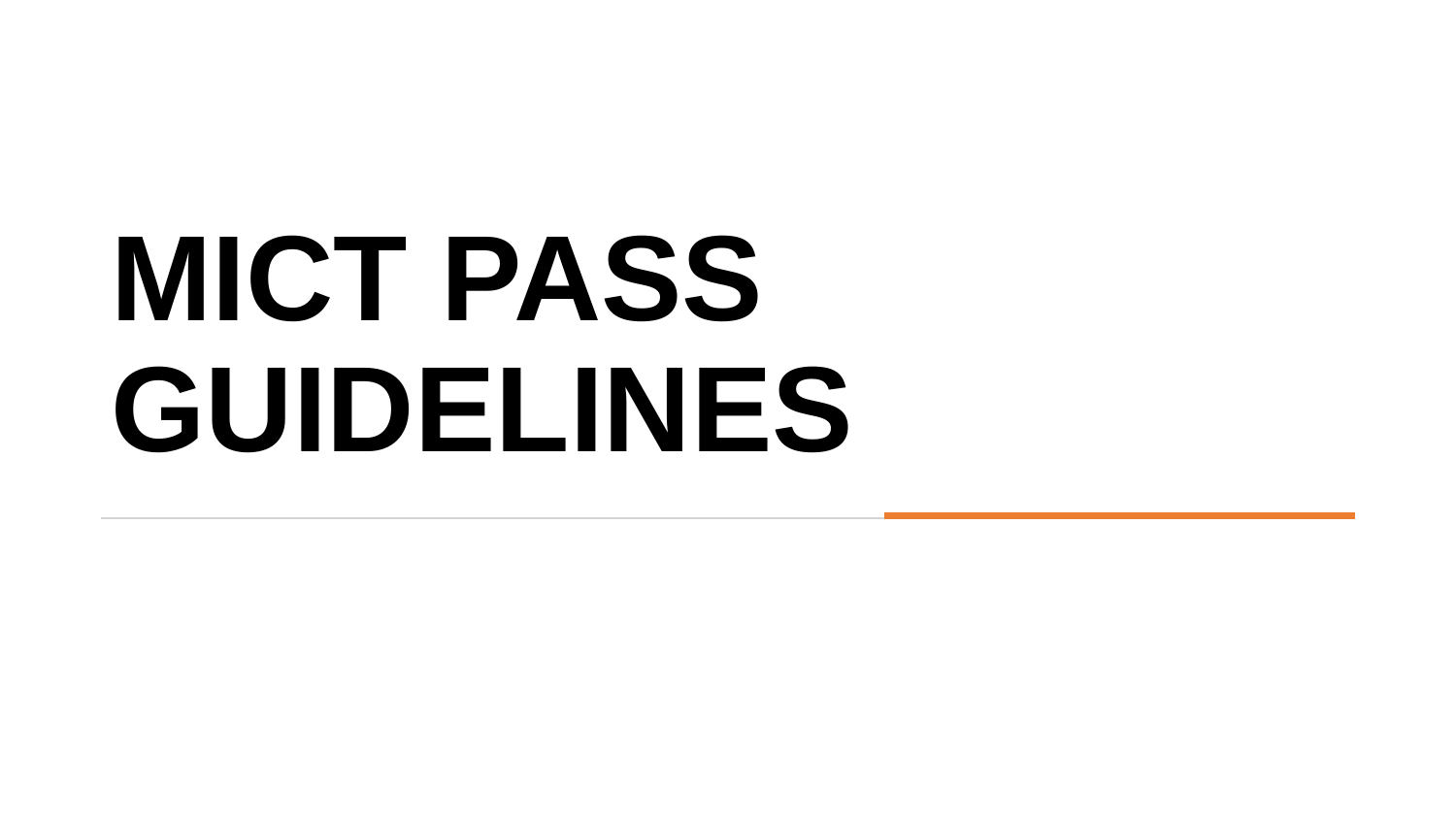#### **REGISTRATION PROCESS**

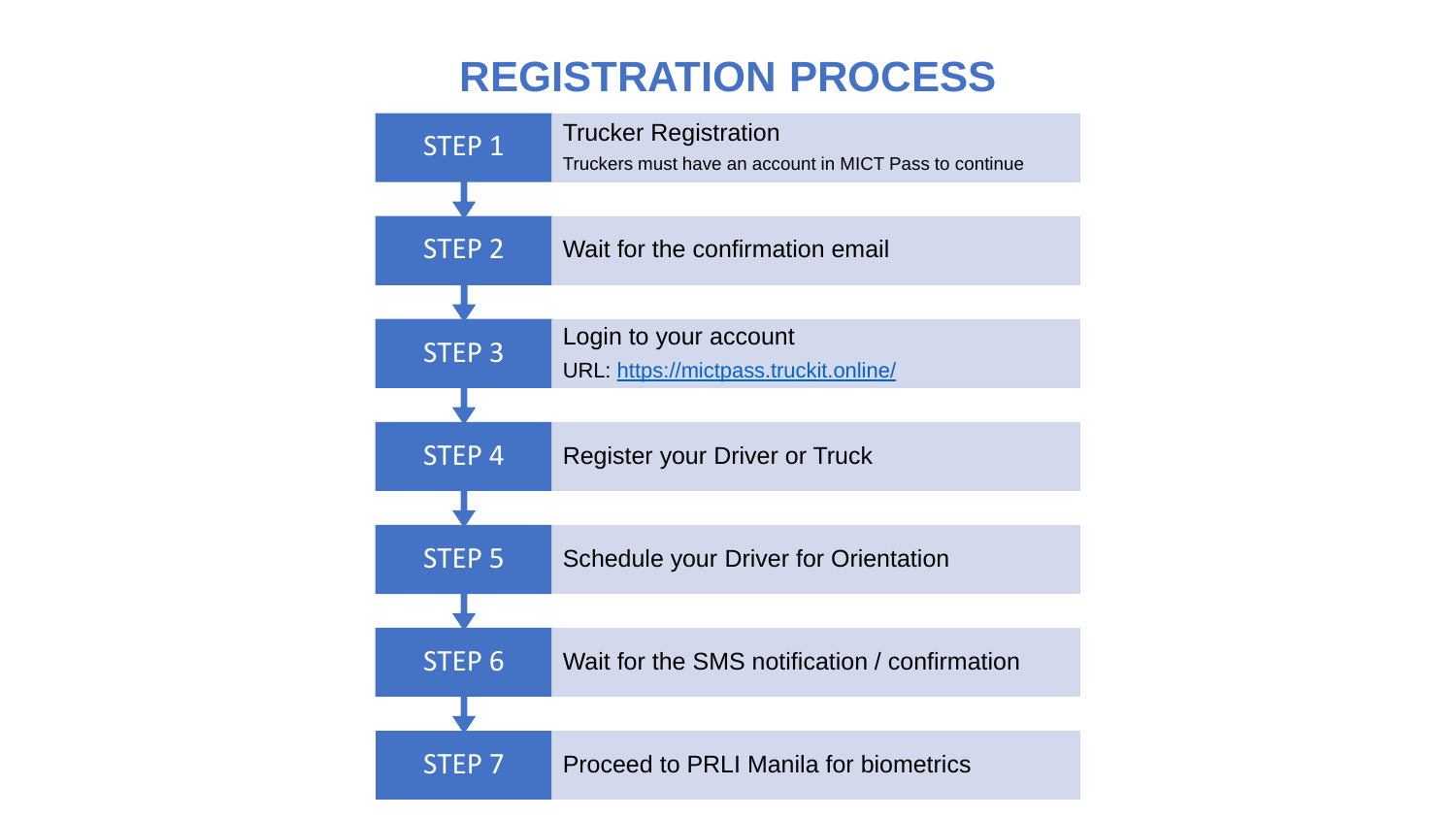## **TRUCKER ACCOUNT REGISTRATION**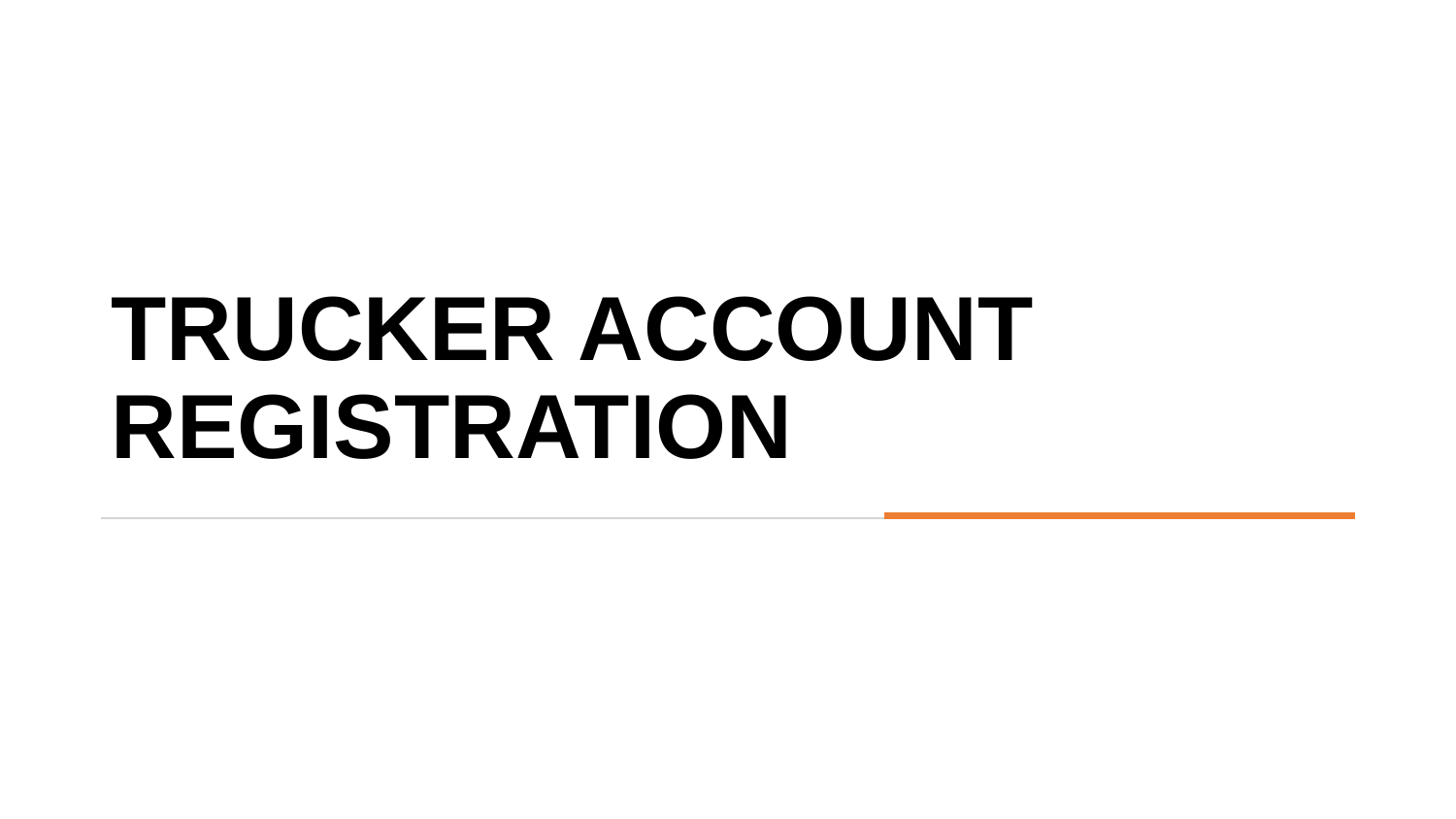### **TRUCKER ACCOUNT REGISTRATION**

- I. Go to <https://mictpass.truckit.online/RegisterTrucker>
- II. Fill up the required fields.

|                            | <b>I</b> User Account                                  |
|----------------------------|--------------------------------------------------------|
| <b>Account Type: *</b>     | v<br><b>TRUCKING</b>                                   |
| <b>Company Name:</b> *     |                                                        |
| Province: *                | $\overline{\mathbf{v}}$<br>Abra                        |
| City/Municipality: *       | $\overline{\mathbf v}$<br><b>Bangued</b>               |
| Street: *                  |                                                        |
|                            |                                                        |
| <b>Contact Person: *</b>   | FirstName<br><b>Middle Initial</b><br><b>Last Name</b> |
| Mobile No.:*               |                                                        |
| <b>Email Address:*</b>     | Rob                                                    |
|                            |                                                        |
| Password: *                |                                                        |
| <b>Confirm Password: *</b> |                                                        |
| <b>Upload 2303:</b>        | Choose File No file chosen                             |
|                            |                                                        |
|                            | Register                                               |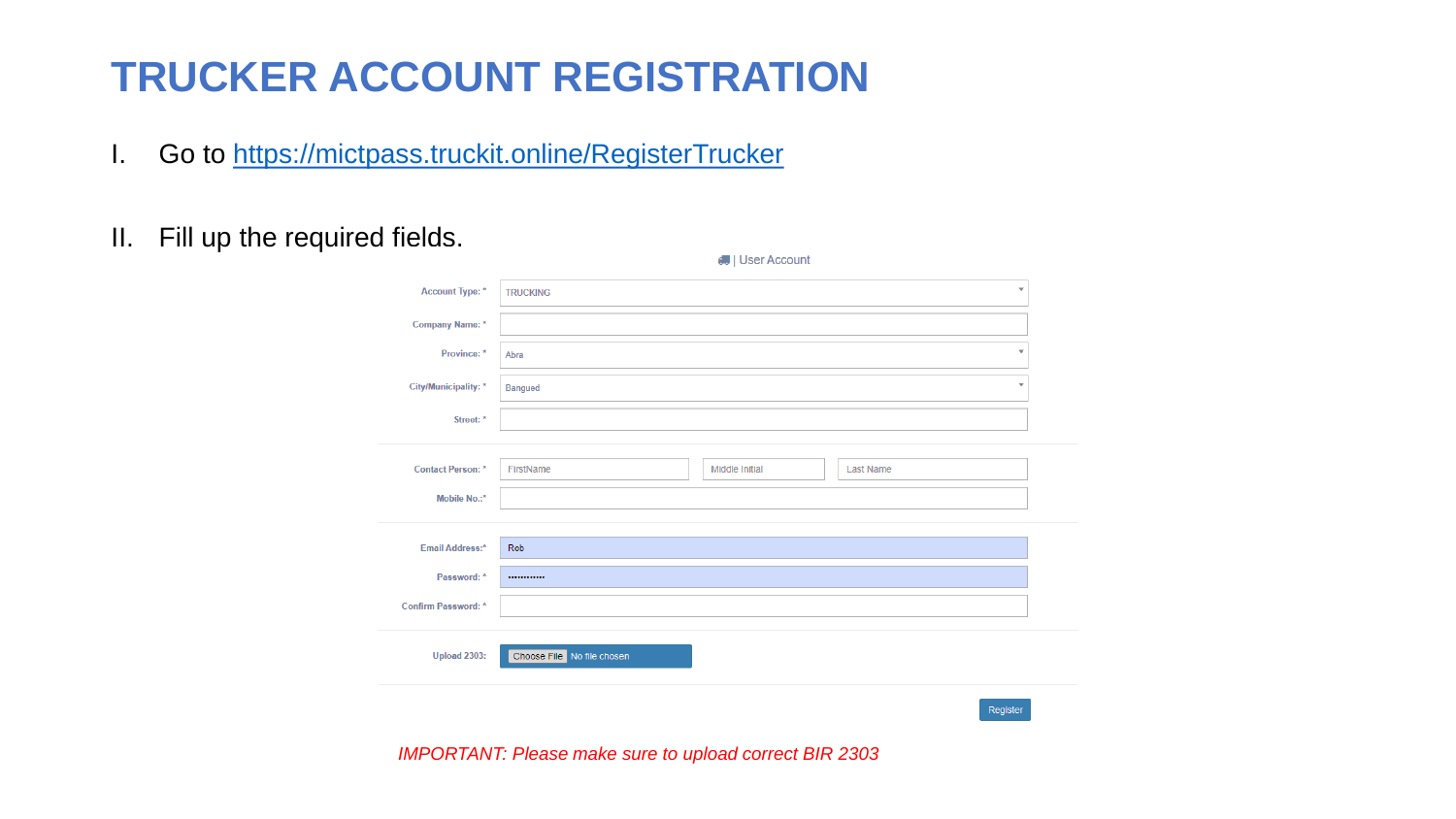#### **TRUCKER ACCOUNT REGISTRATION**

III. After registration, you will receive an email with verification link *(see image below)*

PRLI Online Container Yard System (REGISTRATION) D Inbox x

Pacific Roadlink Logistics Inc. < no-reply@logisticsphilippines.com> to me  $-$ Please click the link below to complete your registration http://cv.truckit.online/CompleteRegistration?i=SVVTUjlxMDAwMDAwMDI5

III. Click the link and you will be redirected to a confirmation page *(see image below)*



Email verified, please wait for your account to be validated. You will receive an Email notification when your account is validated.

IV. You will receive another email once your account is validated and ready to use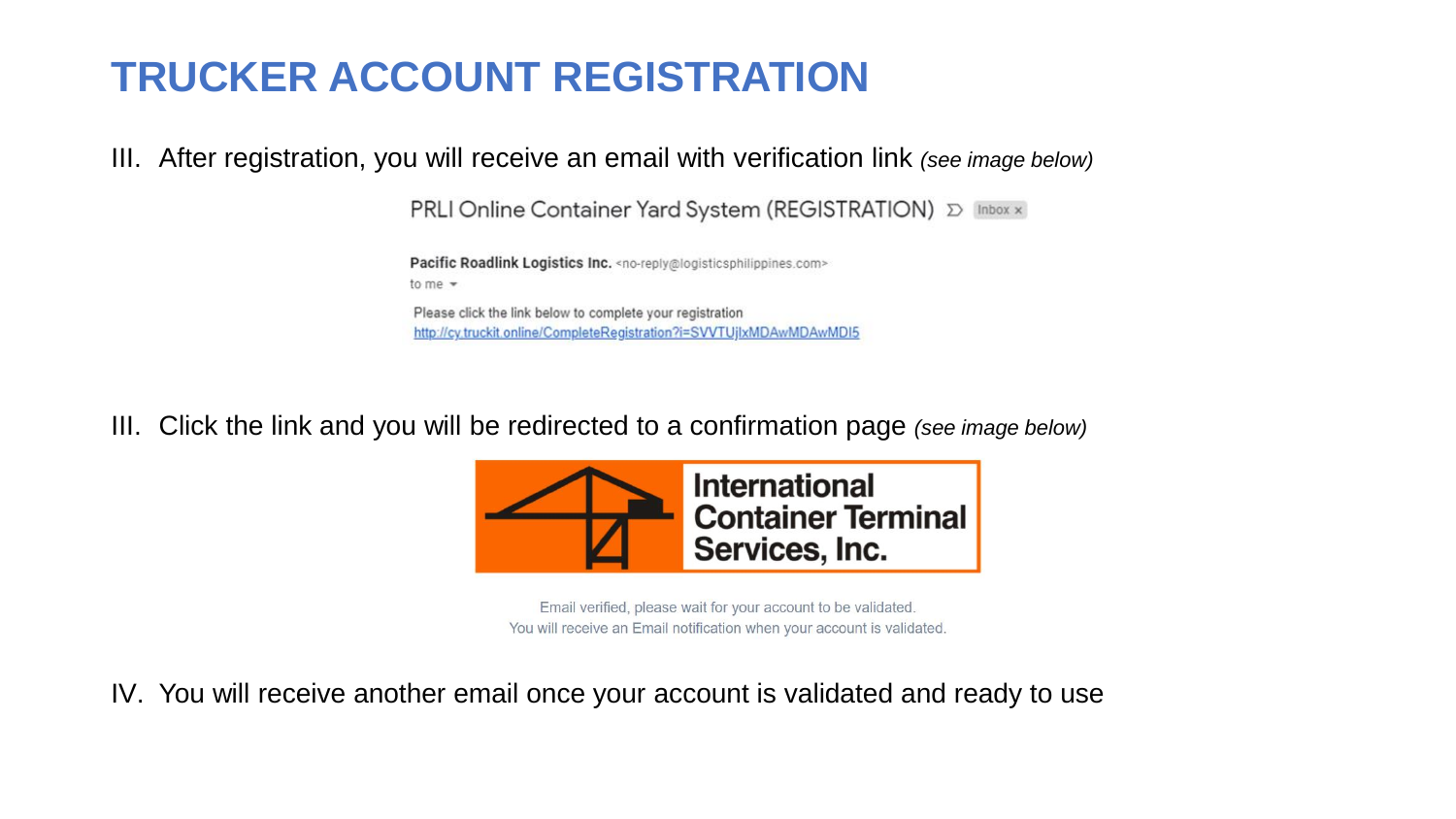### **DRIVER REGISTRATION/UPDATE**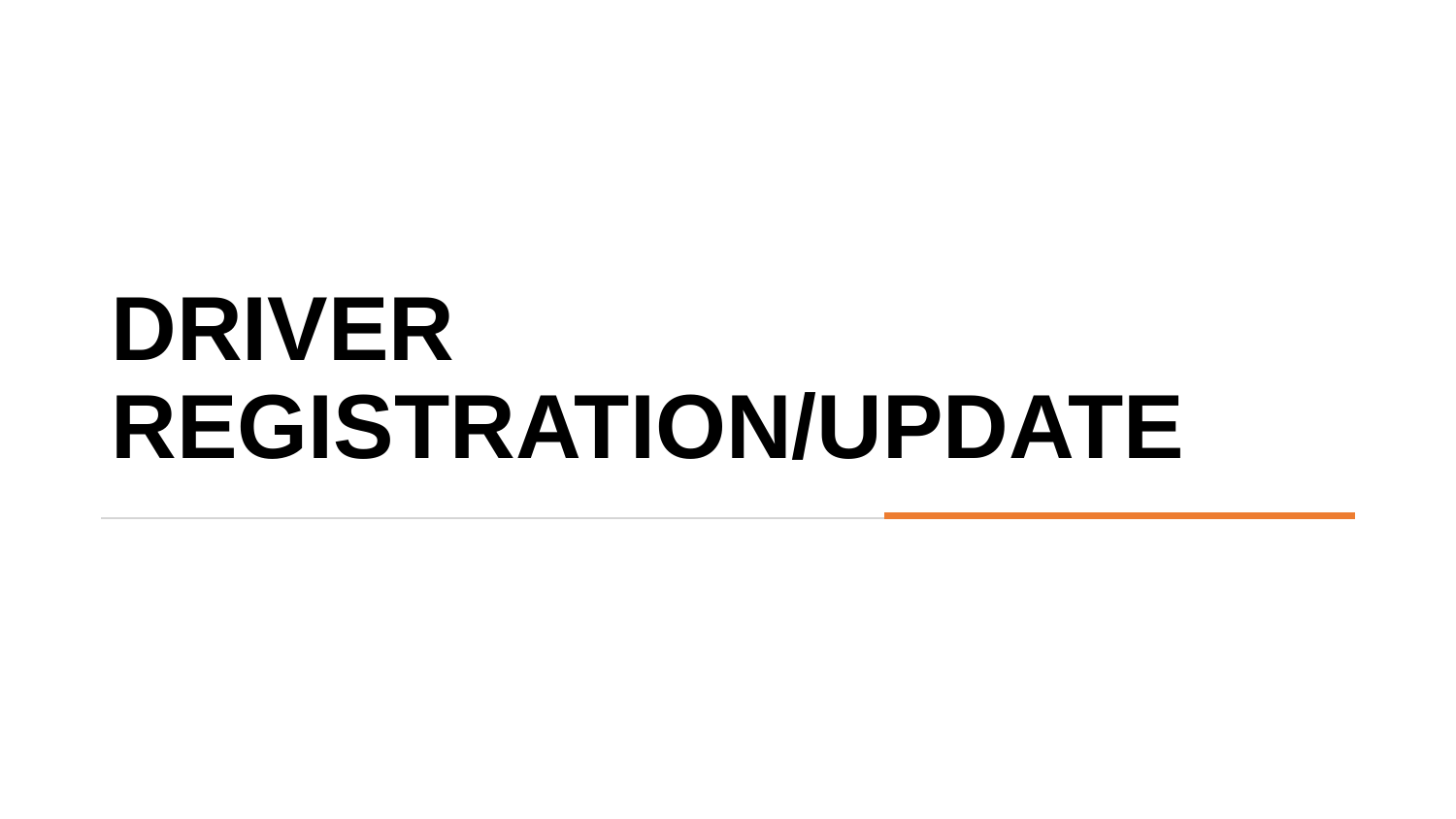#### **DRIVER REGISTRATION**

- I. Login your account, go to <https://mictpass.truckit.online/>
- II. Click **Register Driver** Tab and fill up the required fields.

| <b>A</b> MICT PASS                       | $\equiv$                                                    |
|------------------------------------------|-------------------------------------------------------------|
| Welcome,<br>PRLI<br><b>DASHBOARD</b>     | International<br>Container Terminal<br>Services, Inc.       |
| Register Driver                          | <b>MICT PASS</b>                                            |
| Schedule Orientation<br>$\checkmark$     | Personal Information Fields with asterisk (*) are required. |
| Pending Registration                     |                                                             |
| <b>&amp;</b> Driver List<br>$\checkmark$ | Purpose: *<br><b>NEW</b>                                    |
| <b>Driver with Violations</b>            | First Name: *                                               |
| 6 Trucks<br>$\check{~}$                  |                                                             |
| <b>U</b> Logout                          | Middle Name: *                                              |
|                                          | Last Name:                                                  |
|                                          | Ext. Name:                                                  |
|                                          | Date of Birth: *                                            |
|                                          | Male<br>Female<br>Gender: *                                 |
|                                          | <b>SINGLE</b><br>Civil Status: *<br>$\checkmark$            |
|                                          | Height: *                                                   |
|                                          | in centimeter (cm)                                          |
|                                          | Weight: *<br>in kilogram (kg)                               |
|                                          | Home Address: *                                             |
|                                          | Mobile Number: *                                            |
|                                          | Email Address: *                                            |

*IMPORTANT: Please make sure to provide active mobile or phone number and email address. Notifications and announcements will be sent through the registered number/email address.*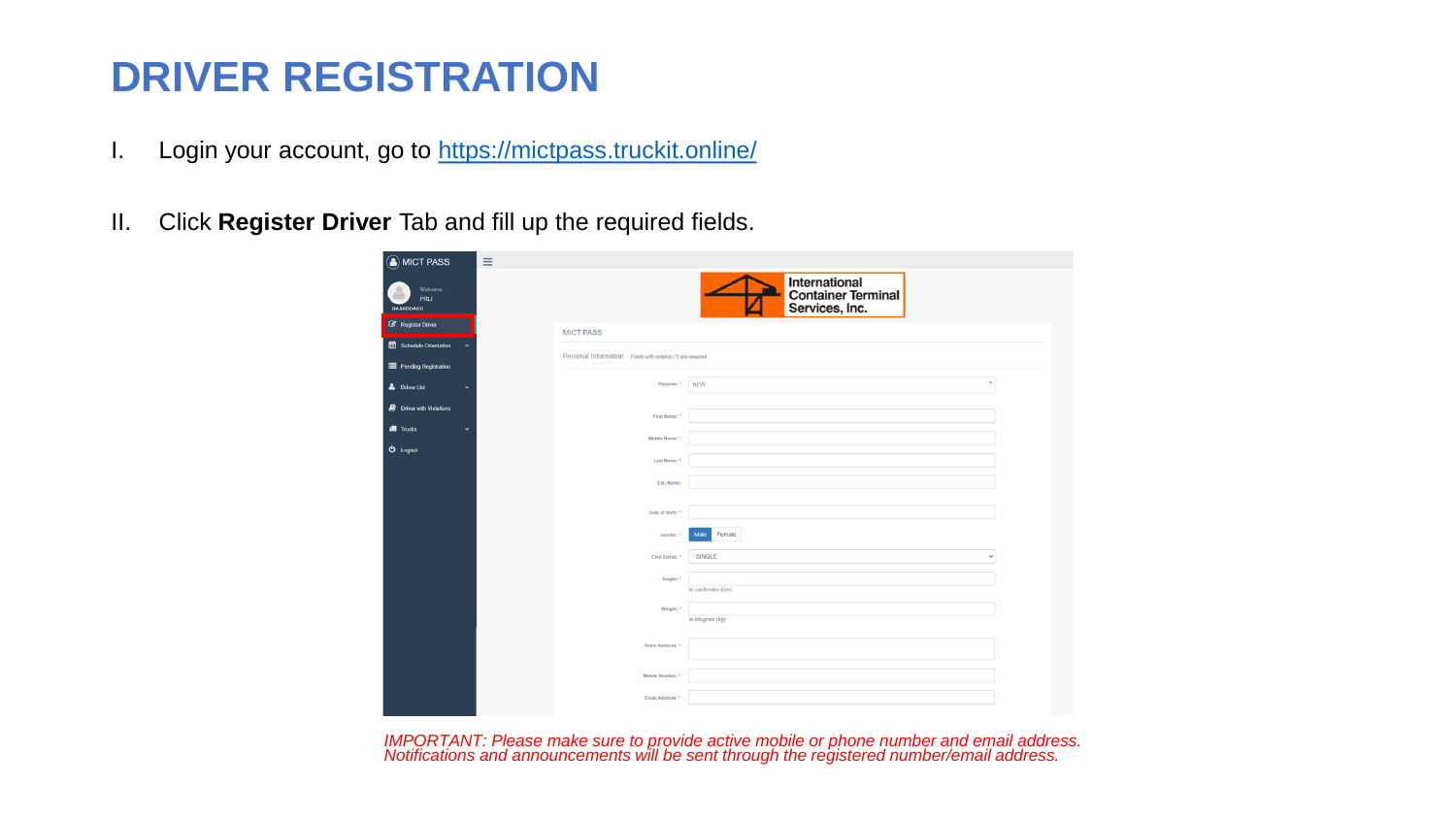#### **DRIVER REGISTRATION**

III. After registration, set a schedule of orientation for your drivers *(see image below)*

| <b>PRLI</b>                                                         | Step 1. Select driver/s you want to set a schedule for orientation. Number of participant is limited with open slots. |                                         |                                                |                                         |                                    |                                         |                                    |  |  |  |  |  |
|---------------------------------------------------------------------|-----------------------------------------------------------------------------------------------------------------------|-----------------------------------------|------------------------------------------------|-----------------------------------------|------------------------------------|-----------------------------------------|------------------------------------|--|--|--|--|--|
| ┓                                                                   | Name                                                                                                                  |                                         | <b>Address</b>                                 |                                         | Contact#                           |                                         |                                    |  |  |  |  |  |
| Register Driver<br>$\vert \mathcal{A} \vert$                        | <b>JUAN A DELA CRUZ JR</b>                                                                                            |                                         | ABC, NAVOTAS, METRO MANILA                     |                                         | (+63) 999 456 7890                 | PENDING CONFIRMATION                    |                                    |  |  |  |  |  |
| Schedule Orientation<br>$\overline{\smile}$<br>$\ddot{\phantom{1}}$ | <b>JUAN A DELA CRUZ</b>                                                                                               |                                         | NIUGAN, ANGAT, BULACAN                         |                                         | (+63) 908 440 4394                 |                                         | PENDING CONFIRMATION               |  |  |  |  |  |
|                                                                     |                                                                                                                       |                                         |                                                |                                         |                                    |                                         |                                    |  |  |  |  |  |
|                                                                     | Step 2. Select date of orientation.                                                                                   |                                         |                                                |                                         |                                    |                                         |                                    |  |  |  |  |  |
| Pending Registration                                                |                                                                                                                       |                                         | <b>Select schedule of orientation</b>          |                                         |                                    |                                         |                                    |  |  |  |  |  |
|                                                                     | <b>Sunday</b>                                                                                                         | <b>Monday</b>                           | <b>Tuesday</b>                                 | Wednesday                               | <b>Thursday</b>                    | <b>Friday</b>                           | <b>Saturday</b>                    |  |  |  |  |  |
| $\checkmark$                                                        | Oct 24, 2021                                                                                                          | Oct 25, 2021<br>$01:00$ pm - $03:00$ pm | Oct 26, 2021                                   | Oct 27, 2021<br>$01:00$ pm - $03:00$ pm | Oct 28, 2021                       | Oct 29, 2021<br>$01:00$ pm - $03:00$ pm | Oct 30, 2021                       |  |  |  |  |  |
| <b>Driver with Violations</b>                                       | $01:00$ pm - $03:00$ pm<br>$\circ$                                                                                    | 25 slots                                | $01:00 \text{pm} - 03:00 \text{pm}$<br>$\circ$ | 25 slots                                | $01:00$ pm - $03:00$ pm<br>$\circ$ | 25 slots                                | $01:00$ pm - $03:00$ pm<br>$\circ$ |  |  |  |  |  |
| $\checkmark$                                                        |                                                                                                                       | $\circ$                                 |                                                | $\circ$                                 |                                    | $\circ$                                 |                                    |  |  |  |  |  |
|                                                                     | Oct 31, 2021                                                                                                          | Nov 01, 2021<br>$01:00DB - 03:00DB$     | Nov 02, 2021                                   | Nov 03, 2021<br>01:00pm - 03:00pm       | Nov 04, 2021                       | Nov 05, 2021<br>01:00pm - 03:00pm       | Nov 06, 2021                       |  |  |  |  |  |
|                                                                     | $01:00 \text{pm} - 03:00 \text{pm}$<br>$\circ$                                                                        | 25 slots<br>$\bullet$                   | $01:00 \text{pm} - 03:00 \text{pm}$<br>$\circ$ | 25 slots<br>$\circ$                     | $01:00$ pm - $03:00$ pm<br>$\circ$ | 25 slots<br>$\circ$                     | $01:00$ pm - $03:00$ pm<br>$\circ$ |  |  |  |  |  |
|                                                                     |                                                                                                                       |                                         |                                                |                                         |                                    |                                         |                                    |  |  |  |  |  |

Step 1. Select driver/s you want to set a schedule for orientation. Number of participant is limited with open slots. Step 2. Select date of orientation. Then click Schedule Orientation.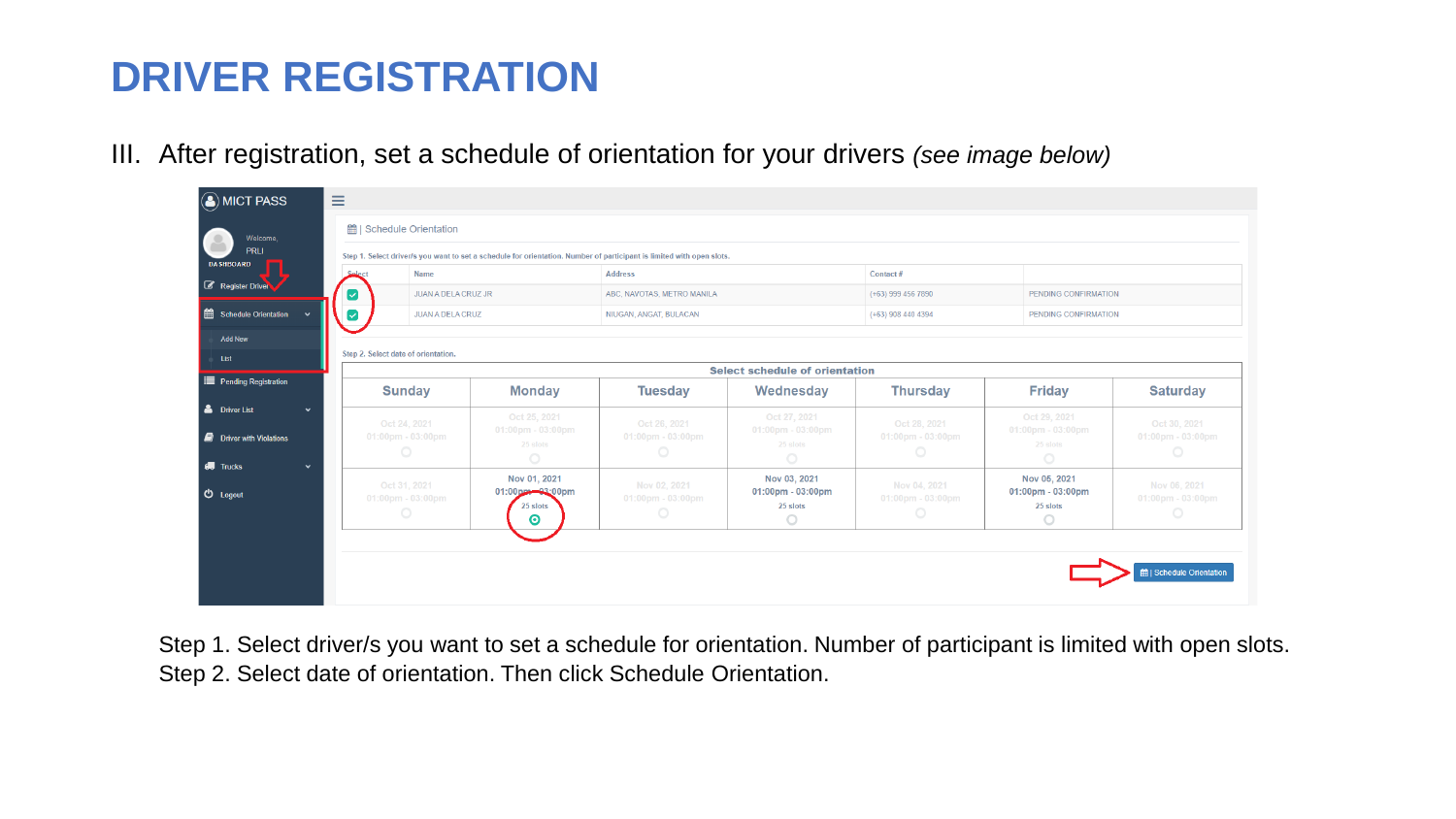### **DRIVER REGISTRATION**

III. To check the list of for orientation *(see image below)*

| <b>A</b> MICT PASS                   | $\equiv$                   |                     |                            |                    |                  |                           |
|--------------------------------------|----------------------------|---------------------|----------------------------|--------------------|------------------|---------------------------|
| Welcome,<br>PRLI                     | ■ Schedule Orientation     |                     |                            |                    |                  |                           |
| <b>DASHBOARD</b>                     |                            | <b>Name</b>         | <b>Address</b>             | Contact#           | <b>Schedule</b>  | <b>Orientation Status</b> |
| Register Driver                      | $\mathbf{\times}$   Cancel | JUAN A DELA CRUZ JR | ABC, NAVOTAS, METRO MANILA | (+63) 999 456 7890 | 2021/11/01 13:00 | <b>PENDING</b>            |
|                                      | $\mathbf{\times}$   Cancel | JUAN A DELA CRUZ    | NIUGAN, ANGAT, BULACAN     | (+63) 908 440 4394 | 2021/11/01 13:00 | <b>PENDING</b>            |
| Schedule Orientation v               |                            |                     |                            |                    |                  |                           |
| <b>Add New</b>                       |                            |                     |                            |                    |                  |                           |
| List                                 |                            |                     |                            |                    |                  |                           |
| Pending Registration                 |                            |                     |                            |                    |                  |                           |
| <b>B</b> Driver List<br>$\checkmark$ |                            |                     |                            |                    |                  |                           |
| Driver with Violations               |                            |                     |                            |                    |                  |                           |
| <b>60</b> Trucks<br>$\checkmark$     |                            |                     |                            |                    |                  |                           |
| <b>む</b> Logout                      |                            |                     |                            |                    |                  |                           |

*Note: You can also cancel the schedule if needed. Penalty may apply for multiple cancellation of schedule.*

- IV. Once orientation is complete, the driver will receive an SMS notification of completion.
- V. NEW DRIVER should proceed to the nearest PRLI MANILA C4 Road, Brgy. Tugatog, Malabon, Manila 1470<https://goo.gl/maps/r9cTWv3a7R52> for biometrics.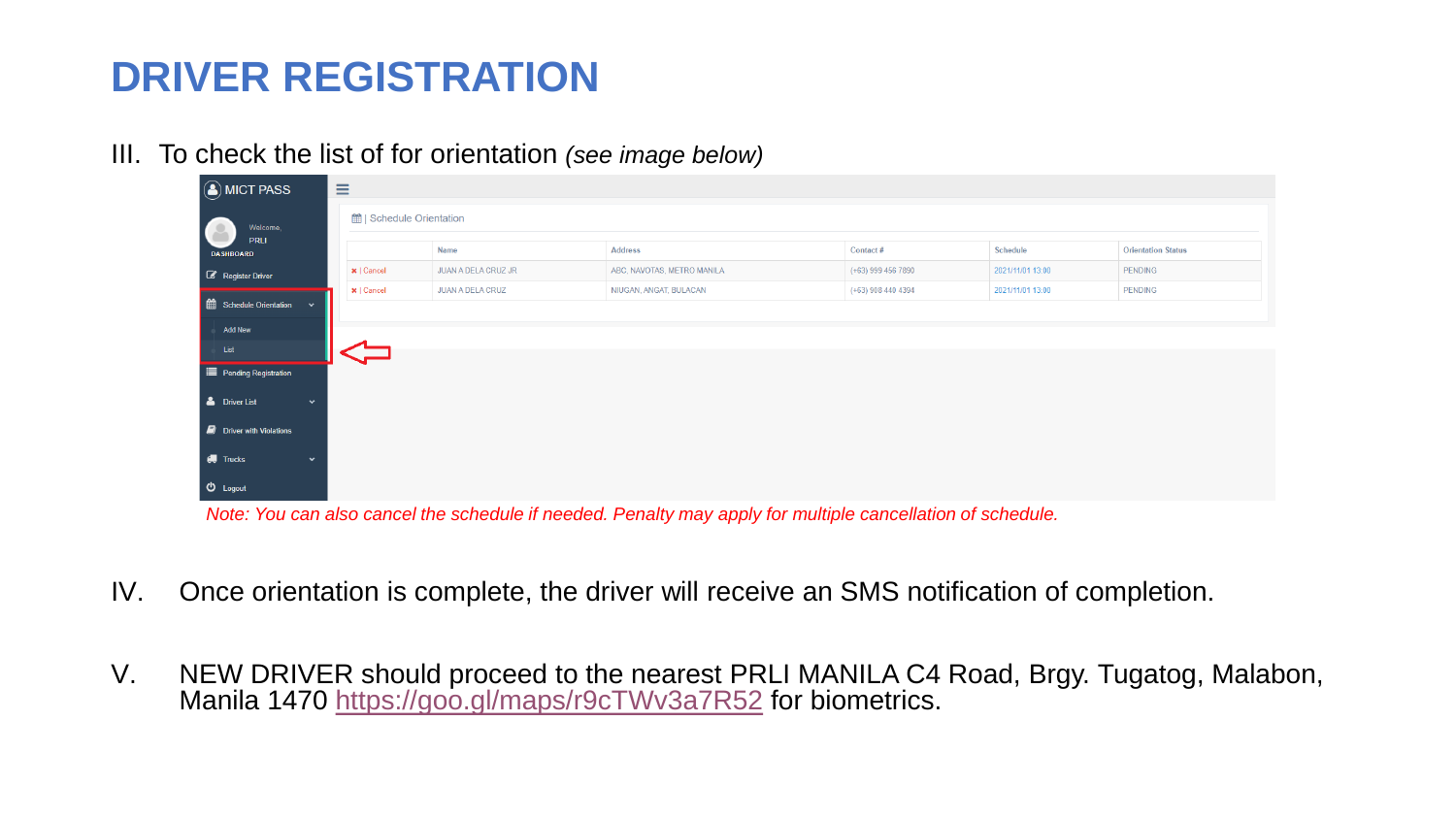## **PENDING DRIVER REGISTRATION/UPDATE**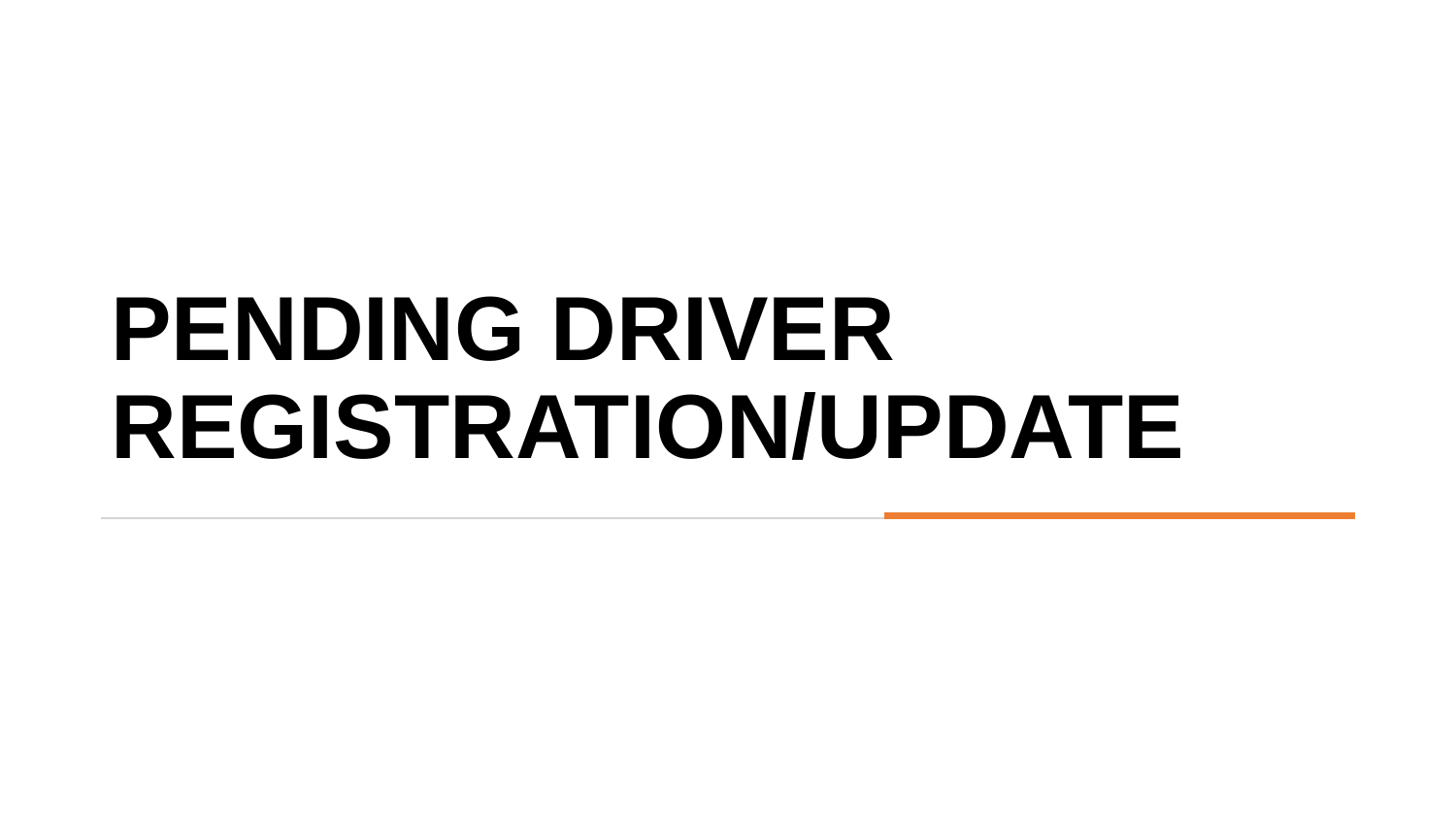#### **PENDING REGISTRATION**

To view pending registration list. Click **Pending Registration** tab on the left side panel.

| $\bigcirc$ MICT PASS                             | Ξ                                                              |                     |                            |                    |                          |                                   |  |  |  |  |
|--------------------------------------------------|----------------------------------------------------------------|---------------------|----------------------------|--------------------|--------------------------|-----------------------------------|--|--|--|--|
| C<br>Welcome,<br><b>PRLI</b><br><b>DASHBOARD</b> | Pending Registration<br>$10 \times$ entries<br>Search:<br>Show |                     |                            |                    |                          |                                   |  |  |  |  |
| Register Driver                                  | <b>Application Type</b>                                        | <b>Ji</b> Name      | It.<br><b>Address</b>      | Contact#           | <b>Orietation Status</b> | <b>Registration Status</b><br>Jĩ. |  |  |  |  |
| Schedule Orientation<br>$\checkmark$             |                                                                | JUAN A DELA CRUZ JR | ABC, NAVOTAS, METRO MANILA | (+63) 999 456 7890 | <b>PENDING</b>           | PENDING CONFIRMATION              |  |  |  |  |
|                                                  | <b>NEW</b>                                                     | JUAN A DELA CRUZ    | NIUGAN, ANGAT, BULACAN     | (+63) 908 440 4394 | <b>PENDING</b>           | PENDING CONFIRMATION              |  |  |  |  |
| <b>E</b> Pending Registration                    | <b>RENEWAL</b>                                                 | JOHN A DOE          | <b>TEST</b>                | (+63) 919 074 3782 | PENDING                  | PENDING SMS CONFIRMATION          |  |  |  |  |
| <b>B</b> Driver List<br>$\checkmark$             | Showing 1 to 3 of 3 entries                                    |                     |                            |                    |                          | Previous<br>Next                  |  |  |  |  |
| Driver with Violations                           |                                                                |                     |                            |                    |                          |                                   |  |  |  |  |
| <b>60</b> Trucks<br>$\checkmark$                 |                                                                |                     |                            |                    |                          |                                   |  |  |  |  |
| $\phi$ Logout                                    |                                                                |                     |                            |                    |                          |                                   |  |  |  |  |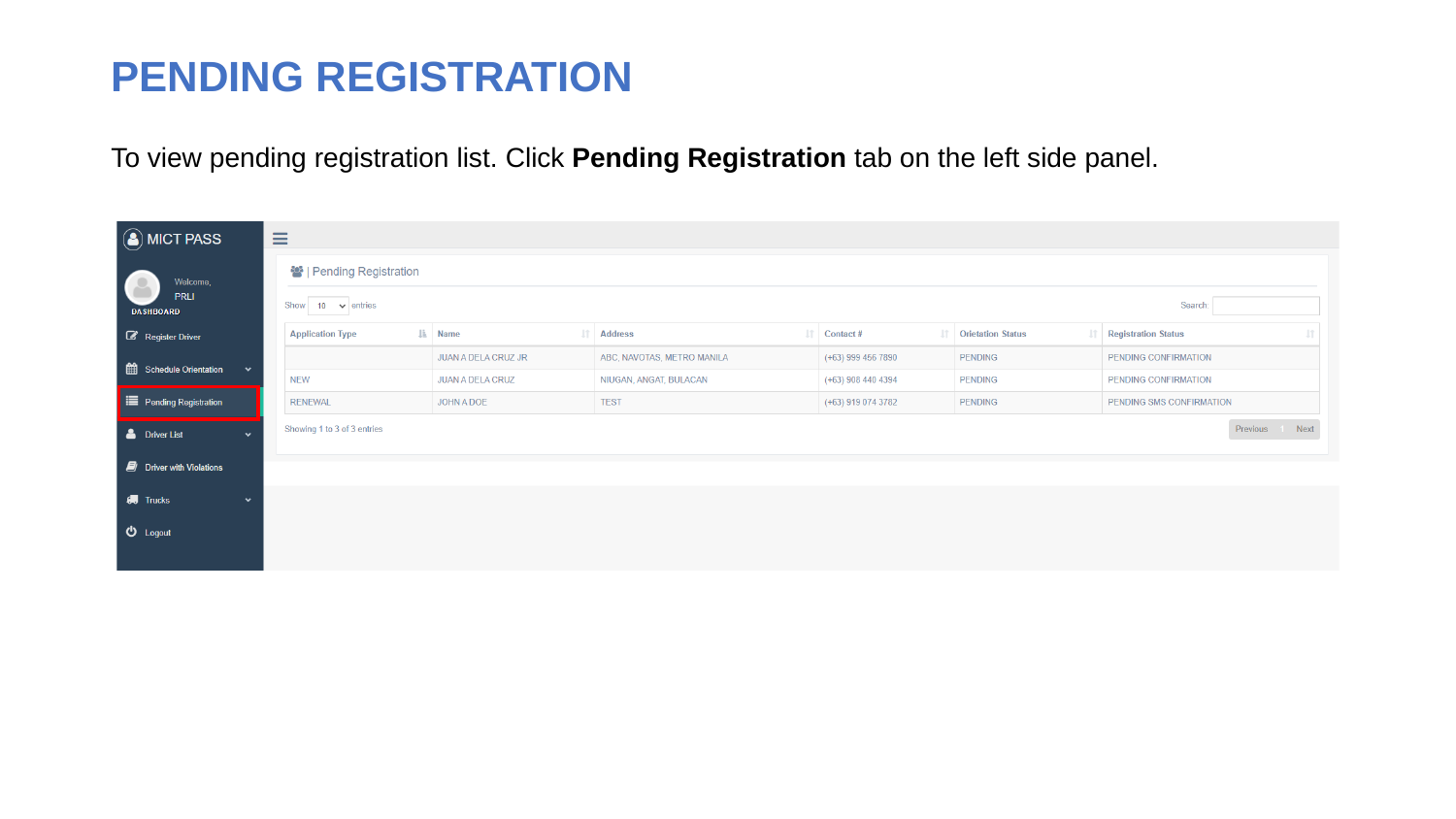## **REGISTERED DRIVER**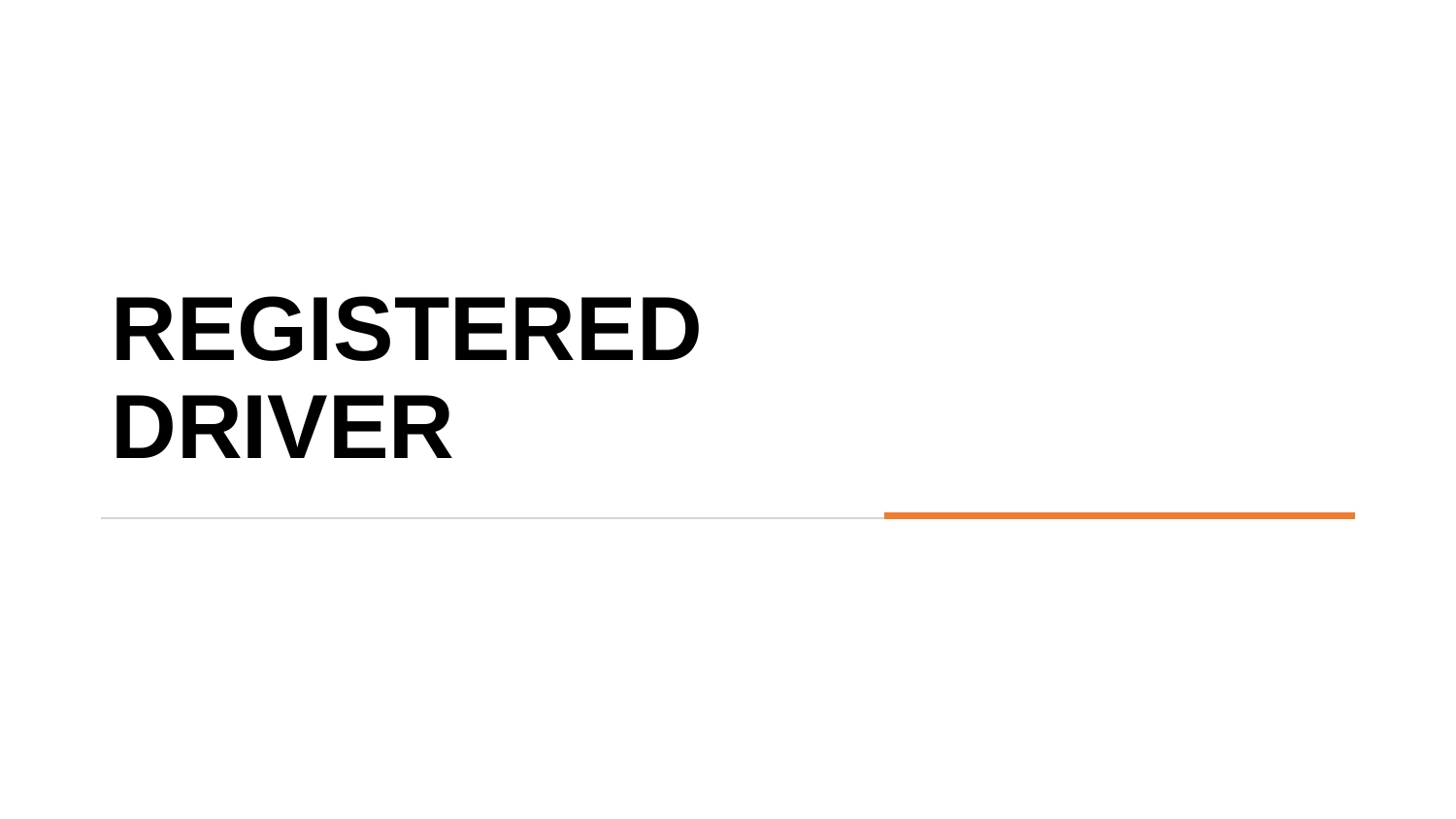#### **REGISTERED DRIVER LIST**

To check registered Driver. Click **Driver List** tab on the left side panel.

| $\bigcirc$ MICT PASS                             | $\equiv$                                              |                                   |                      |                      |                       |                      |         |                 |                       |
|--------------------------------------------------|-------------------------------------------------------|-----------------------------------|----------------------|----------------------|-----------------------|----------------------|---------|-----------------|-----------------------|
| C<br>Welcome,<br><b>PRLI</b><br><b>DASHBOARD</b> | <b>S</b>   Active Drivers<br>Show $10 \times$ entries |                                   |                      |                      |                       |                      | Search: |                 |                       |
| Register Driver                                  | Name                                                  | $\downarrow$ $\downarrow$ Address | $\ \cdot\ $ Mobile # | If License Exp. date | <b>If ID Validity</b> | $\  \cdot \ $ Status | 圹       |                 | $\downarrow \uparrow$ |
| Schedule Orientation<br>$\checkmark$             | JUAN A DELA CRUZ                                      | <b>MANILA</b>                     |                      | 2023/01/01           | 2022/01/01            | ACTIVE               |         | $Q$   View      |                       |
| Pending Registration                             | Showing 1 to 1 of 1 entries                           |                                   |                      |                      |                       |                      |         | Previous 1 Next |                       |
| <b>&amp;</b> Driver List<br>$\checkmark$         |                                                       |                                   |                      |                      |                       |                      |         |                 |                       |
| Active                                           |                                                       |                                   |                      |                      |                       |                      |         |                 |                       |
| Suspended                                        |                                                       |                                   |                      |                      |                       |                      |         |                 |                       |
| Banned                                           |                                                       |                                   |                      |                      |                       |                      |         |                 |                       |
| Expired                                          |                                                       |                                   |                      |                      |                       |                      |         |                 |                       |
| Driver with Violations                           |                                                       |                                   |                      |                      |                       |                      |         |                 |                       |
| $\overline{\bullet}$ Trucks<br>$\checkmark$      |                                                       |                                   |                      |                      |                       |                      |         |                 |                       |
| $\bullet$ Logout                                 |                                                       |                                   |                      |                      |                       |                      |         |                 |                       |

*Note: Status are categorized in 4: Active, Suspended, Banned, Expired*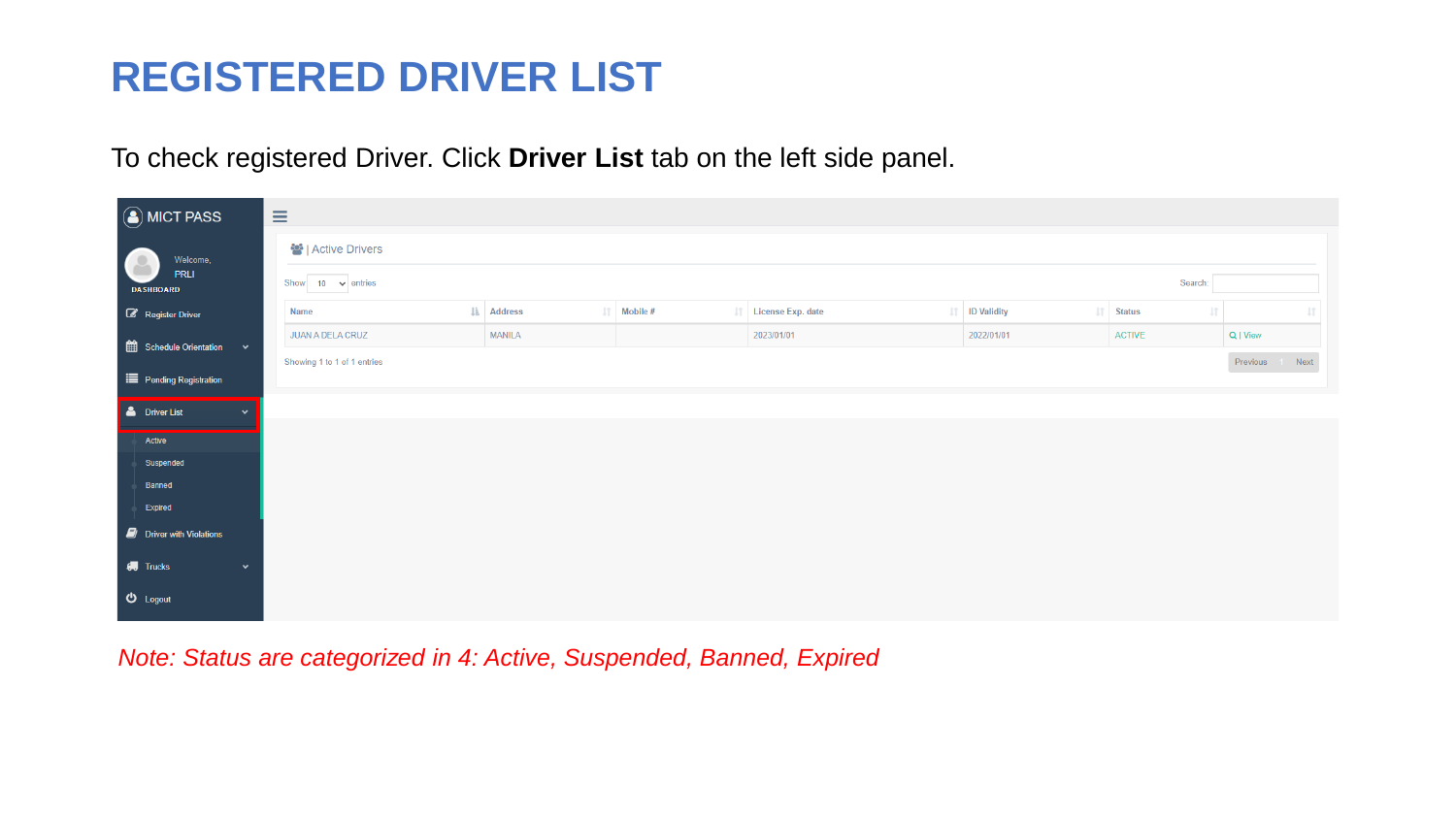### **DRIVER VIOLATION LIST**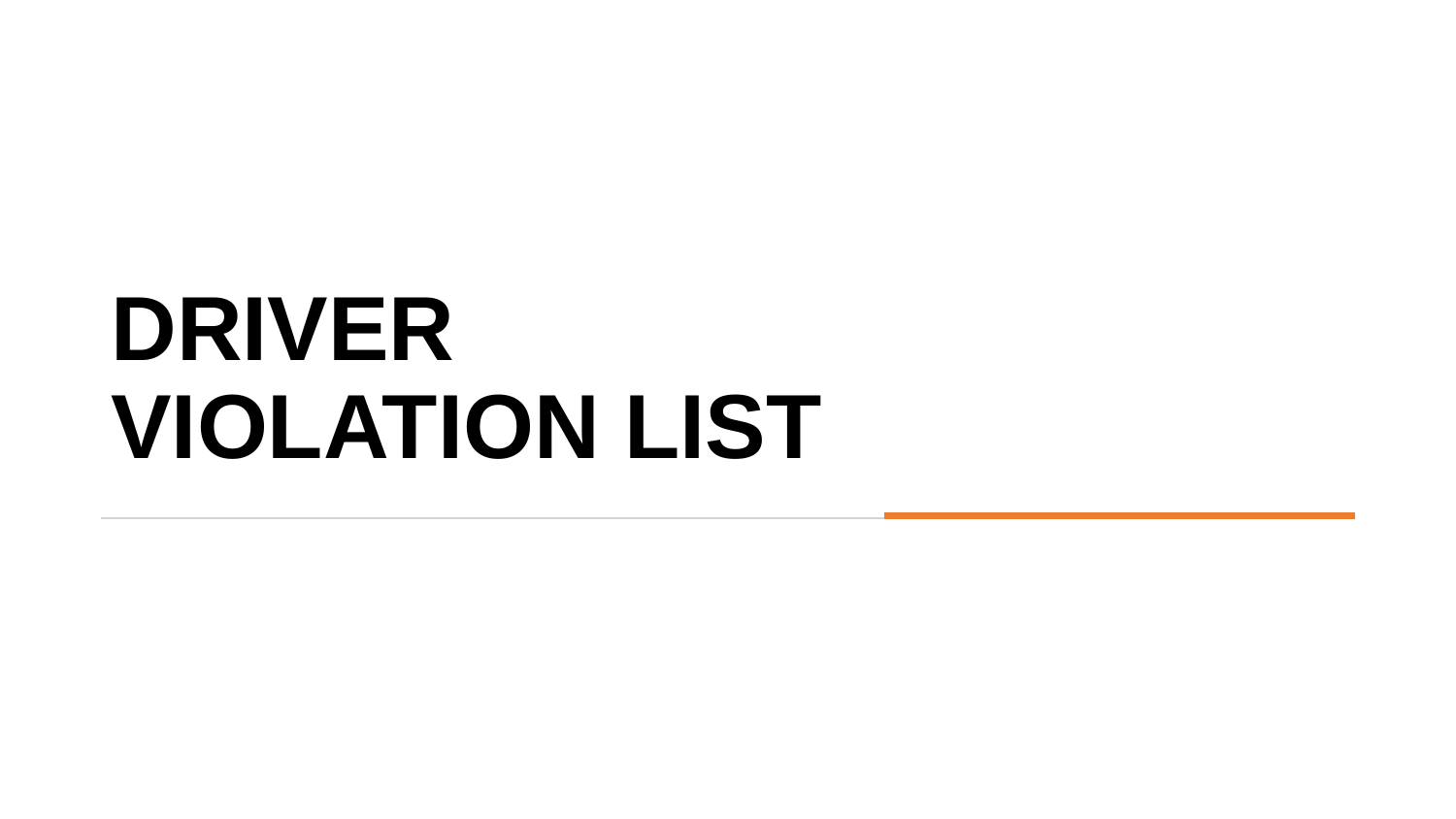#### **DRIVER VIOLATION LIST**

To check driver's violation. Click **Driver with Violation** tab and click the **View** icon on the right most column of the table.

| <b>A</b> MICT PASS                               | $\equiv$ |                                                                     |  |                   |                      |                   |                       |                      |                 |  |
|--------------------------------------------------|----------|---------------------------------------------------------------------|--|-------------------|----------------------|-------------------|-----------------------|----------------------|-----------------|--|
| C<br>Welcome,<br><b>PRLI</b><br><b>DASHBOARD</b> |          | I Drivers with Violations<br>$10 \times$ entries<br>Search:<br>Show |  |                   |                      |                   |                       |                      |                 |  |
| Register Driver                                  |          | <b>Name</b>                                                         |  | <b>JL</b> Address | $\ \cdot\ $ Mobile # | License Exp. date | <b>If ID Validity</b> | $\  \cdot \ $ Status |                 |  |
| Schedule Orientation<br>$\checkmark$             |          | JUAN A DELA CRUZ                                                    |  | MANILA            |                      | 2023/01/01        | 2022/01/01            | <b>VALID</b>         | Q   View        |  |
| Pending Registration                             |          | Showing 1 to 1 of 1 entries                                         |  |                   |                      |                   |                       |                      | Previous 1 Next |  |
| <b>&amp;</b> Driver List<br>$\checkmark$         |          |                                                                     |  |                   |                      |                   |                       |                      |                 |  |
| Driver with Violations                           |          |                                                                     |  |                   |                      |                   |                       |                      |                 |  |
| $\sqrt{2}$ Trucks<br>$\checkmark$                |          |                                                                     |  |                   |                      |                   |                       |                      |                 |  |
| $\bullet$ Logout                                 |          |                                                                     |  |                   |                      |                   |                       |                      |                 |  |
|                                                  |          |                                                                     |  |                   |                      |                   |                       |                      |                 |  |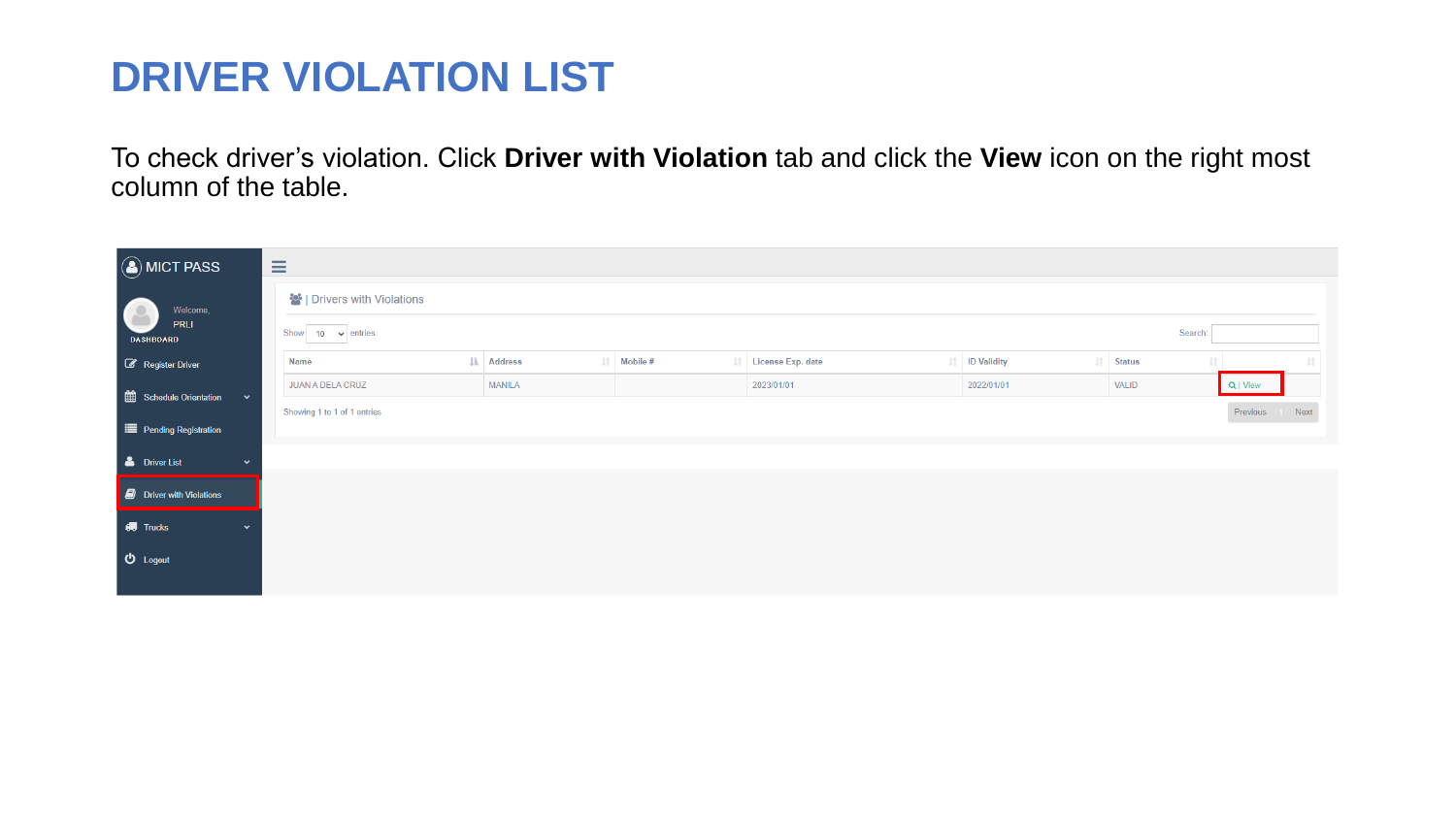### **TRUCK REGISTRATION**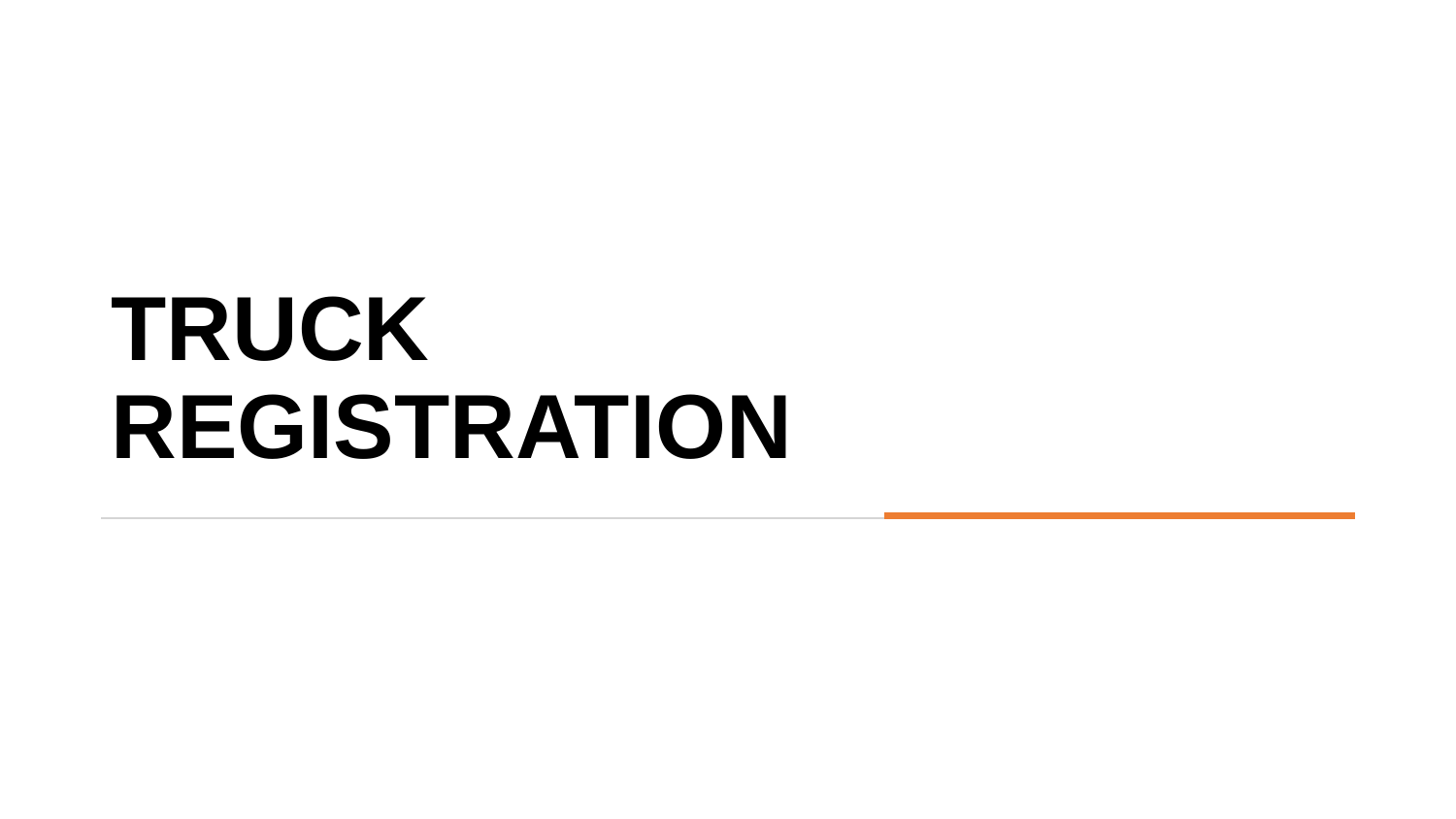#### **TRUCK REGISTRATION**

#### To register your truck. Click **Trucks** tab then click **Add New**

Fill up the form and upload all required documents and images then click **Save**

| <b>A</b> MICT PASS              | $\equiv$                  |                            |                                                                        |                            |  |  |  |  |  |  |  |  |  |
|---------------------------------|---------------------------|----------------------------|------------------------------------------------------------------------|----------------------------|--|--|--|--|--|--|--|--|--|
| Welcome,                        | +   Add New Unit          |                            |                                                                        |                            |  |  |  |  |  |  |  |  |  |
| <b>PRLI</b><br><b>DASHBOARD</b> |                           | <b>Add new Truck</b>       |                                                                        |                            |  |  |  |  |  |  |  |  |  |
| Register Driver                 |                           |                            |                                                                        |                            |  |  |  |  |  |  |  |  |  |
| Schedule Orientation            | CR No:<br>$\checkmark$    |                            | <b>CR</b> Date:                                                        | yyyy/mm/dd                 |  |  |  |  |  |  |  |  |  |
| Pending Registration            | OR No:                    |                            | <b>OR Date:</b>                                                        | yyyy/mm/dd                 |  |  |  |  |  |  |  |  |  |
| <b>A</b> Driver List            | Make:<br>$\checkmark$     |                            | <b>Year Model:</b>                                                     |                            |  |  |  |  |  |  |  |  |  |
|                                 | <b>MV File No:</b>        |                            | Plate No:                                                              |                            |  |  |  |  |  |  |  |  |  |
| <b>Driver with Violations</b>   | <b>Engine No:</b>         |                            | <b>Chassis No:</b>                                                     |                            |  |  |  |  |  |  |  |  |  |
| <b>d</b> Trucks                 |                           |                            |                                                                        |                            |  |  |  |  |  |  |  |  |  |
| <b>Add New</b>                  |                           |                            | NOTE: Maximum file size is 5mb and file type is PDF, JPEG, JPG OR PNG. |                            |  |  |  |  |  |  |  |  |  |
| List                            | <b>Upload CR:</b>         | Choose File No file chosen | <b>Upload OR:</b>                                                      | Choose File No file chosen |  |  |  |  |  |  |  |  |  |
| <b>少</b> Logout                 | <b>Truck Front:</b>       | Choose File No file chosen | <b>Truck Rear:</b>                                                     | Choose File No file chosen |  |  |  |  |  |  |  |  |  |
|                                 | <b>Truck Driver Side:</b> | Choose File No file chosen | <b>Truck Helper Side:</b>                                              | Choose File No file chosen |  |  |  |  |  |  |  |  |  |
|                                 |                           |                            |                                                                        |                            |  |  |  |  |  |  |  |  |  |
|                                 |                           |                            |                                                                        | <b>圖  Save</b>             |  |  |  |  |  |  |  |  |  |